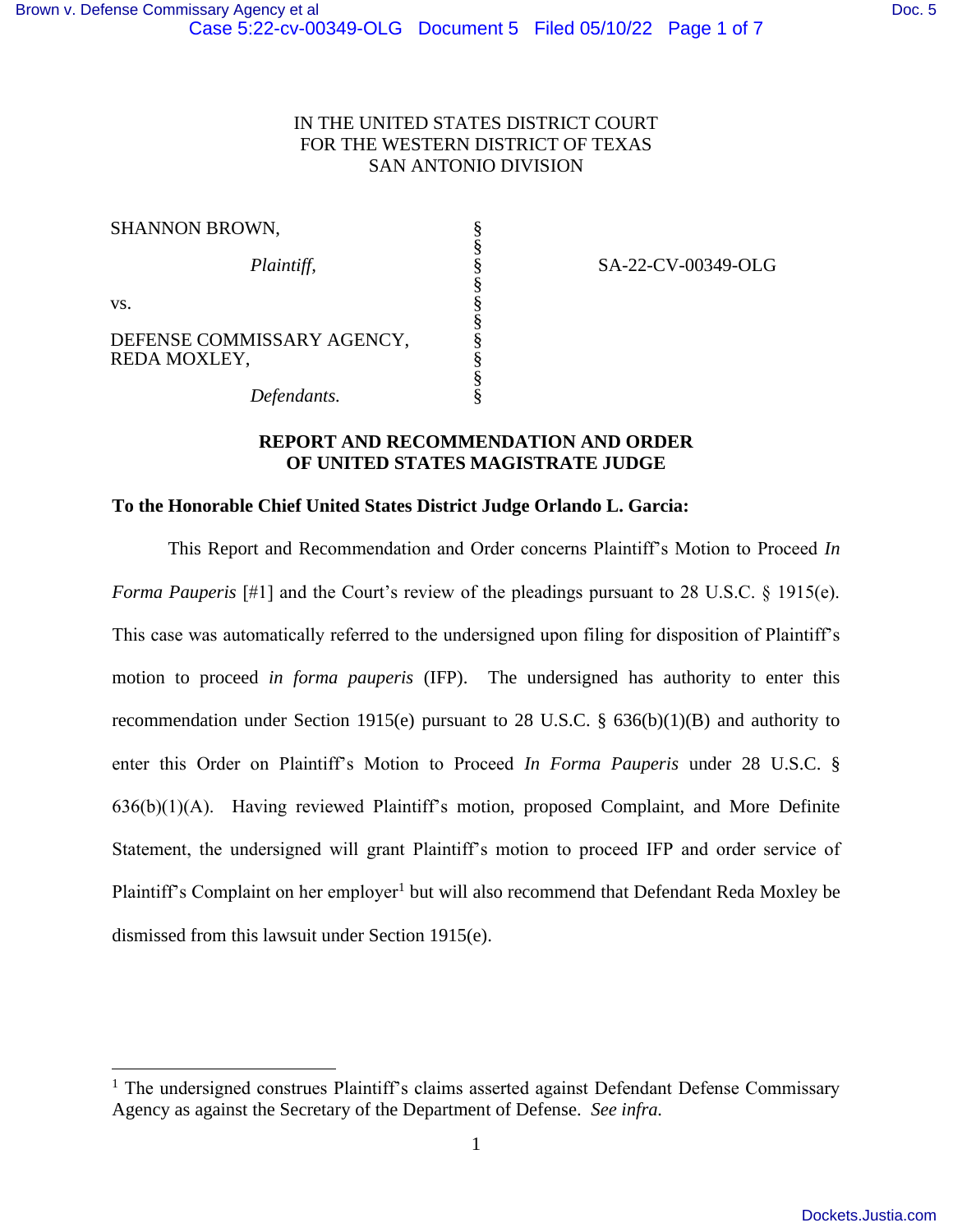#### **I. Analysis**

All parties instituting any civil action, suit, or proceeding in a district court of the United States, except an application for a writ of habeas corpus, must pay a filing fee of \$350, as well as an administrative fee.<sup>2</sup> See 28 U.S.C. § 1914(a). When faced with a request to proceed IFP, courts must examine the financial condition of the applicant to determine whether the payment of fees would cause an undue financial hardship. *Prows v. Kastner*, 842 F.2d 138, 140 (5th Cir. 1988). The district court exercises discretion in determining whether to extend the privilege of IFP status to plaintiffs who are unable to pay filing fees. *Wickerham v. Waterman*, No. SA-14- CA-766-XR, 2014 WL 5469816, at \*4 (W.D. Tex. Oct. 28, 2014) (citing *Startti v. United States*, 415 F.2d 1115, 1116 (5th Cir. 1969)). In doing so, the Court must examine the demand on plaintiff's financial resources, including whether her expenses are discretionary or mandatory. *Prows*, 842 F.2d at 140. Although one need not be absolutely destitute to enjoy the benefit of IFP status, an application to proceed IFP is only sufficient if it indicates that the plaintiff truly cannot, because of poverty, afford to pay for the costs of litigation and still provide for herself and her dependents. *Adkins v. E. I. DuPont de Nemours & Co.*, 335 U.S. 331, 339 (1948).

Plaintiff's motion to proceed IFP indicates that she has monthly expenses in the amount of approximately \$1,015. Yet Plaintiff does not identify any source of income, whether gifts or unemployment benefits or disability payments, in her motion. Nor does Plaintiff provide the Court with her employment status. Plaintiff indicates that the balance in her bank account is zero and that she has no asserts or debts.

 $2$  The administrative fee, which is currently \$50, is waived for plaintiffs who are granted IFP status. *See District Court Miscellaneous Fee Schedule,* available at <http://www.uscourts.gov/services-forms/fees/district-court-miscellaneous-fee-schedule>.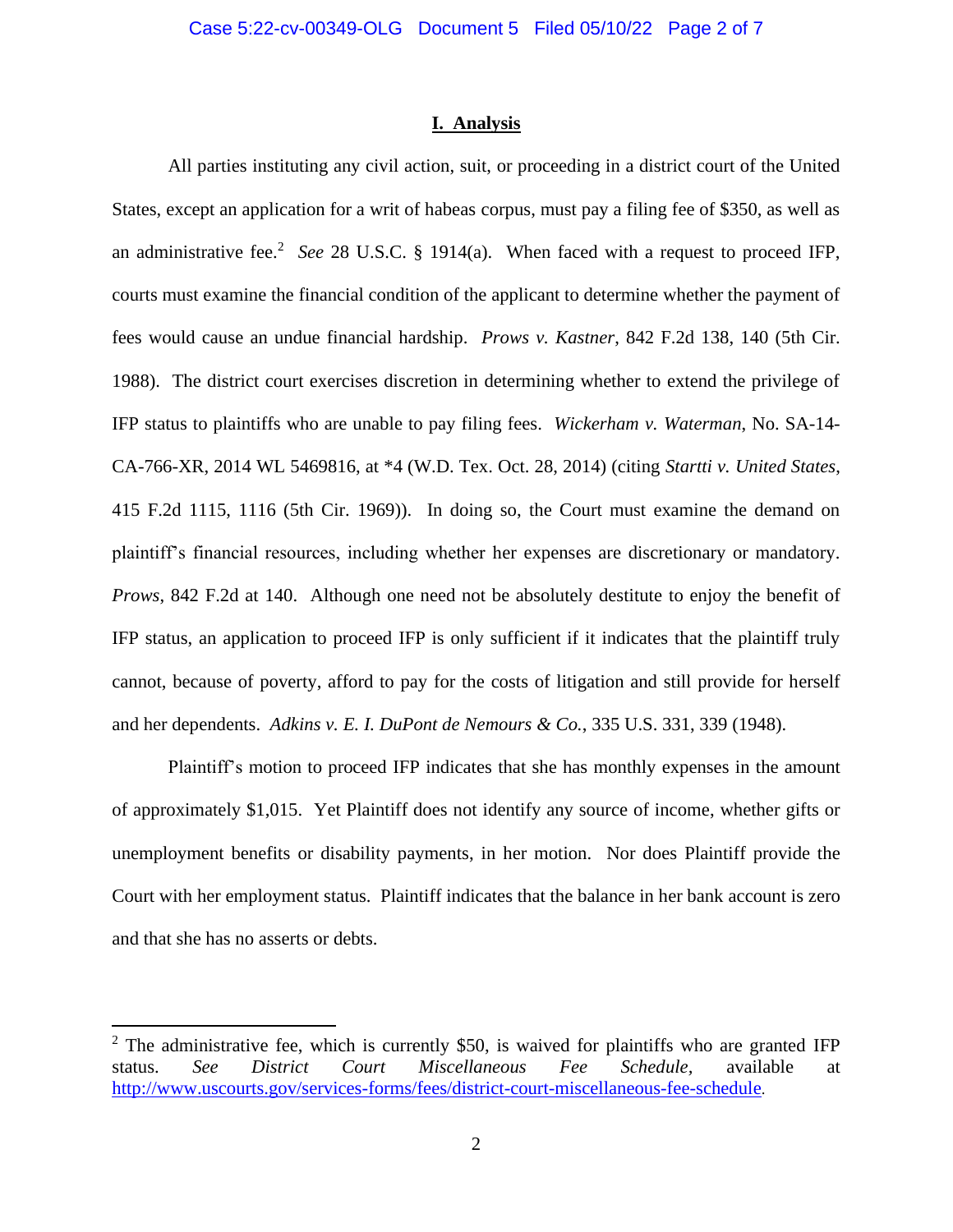### Case 5:22-cv-00349-OLG Document 5 Filed 05/10/22 Page 3 of 7

Based on this information, the undersigned determined that Plaintiff would likely qualify for IFP status but that additional information was needed to confirm her entitlement to proceed without paying court costs. In an Order dated April 14, 2022 [#3], the undersigned ordered Plaintiff to supplement her IFP motion with an additional affidavit describing the amount of any monthly income she receives (including unemployment benefits). The undersigned warned Plaintiff that if she failed to provide the Court with the requested supplementation, her motion to proceed IFP would be denied and she would be required to pay the filing fee to proceed with this case. The deadline for Plaintiff to file the ordered supplementation was April 27, 2022.

On May 2, 2022, Plaintiff filed a supplement to her IFP motion [#4]. Instead of filing an affidavit as ordered, Plaintiff submitted her 2021 W2 and paycheck stubs reflecting her wages during 2022. This supplementation establishes that Plaintiff is employed by the Department of Defense and received \$17,786.38 in compensation in 2021. Plaintiff's paycheck stubs from 2022 indicate that she is still employed and is receiving approximately \$580 to \$680 every other week. Although the Court did not receive this information by the ordered deadline for supplementation, the undersigned has considered Plaintiff's W2 and paycheck stubs in evaluating her motion to proceed IFP. Plaintiff's financial information demonstrates that she does not have sufficient monthly resources available to pay the filing fee, and the undersigned will grant the motion to proceed IFP.

Pursuant to the Court's October 8, 2019 Standing Order, the undersigned has also reviewed Plaintiff's proposed Complaint for frivolousness. Plaintiff sues the Defense Commissary Agency (her employer) and Reda Moxley under Title VII of the Civil Rights Act of 1964 for sexual harassment, discrimination, and retaliation. Plaintiff alleges that she is an African American and she suffered harassment and retaliation in April 2019, May 2019, May

3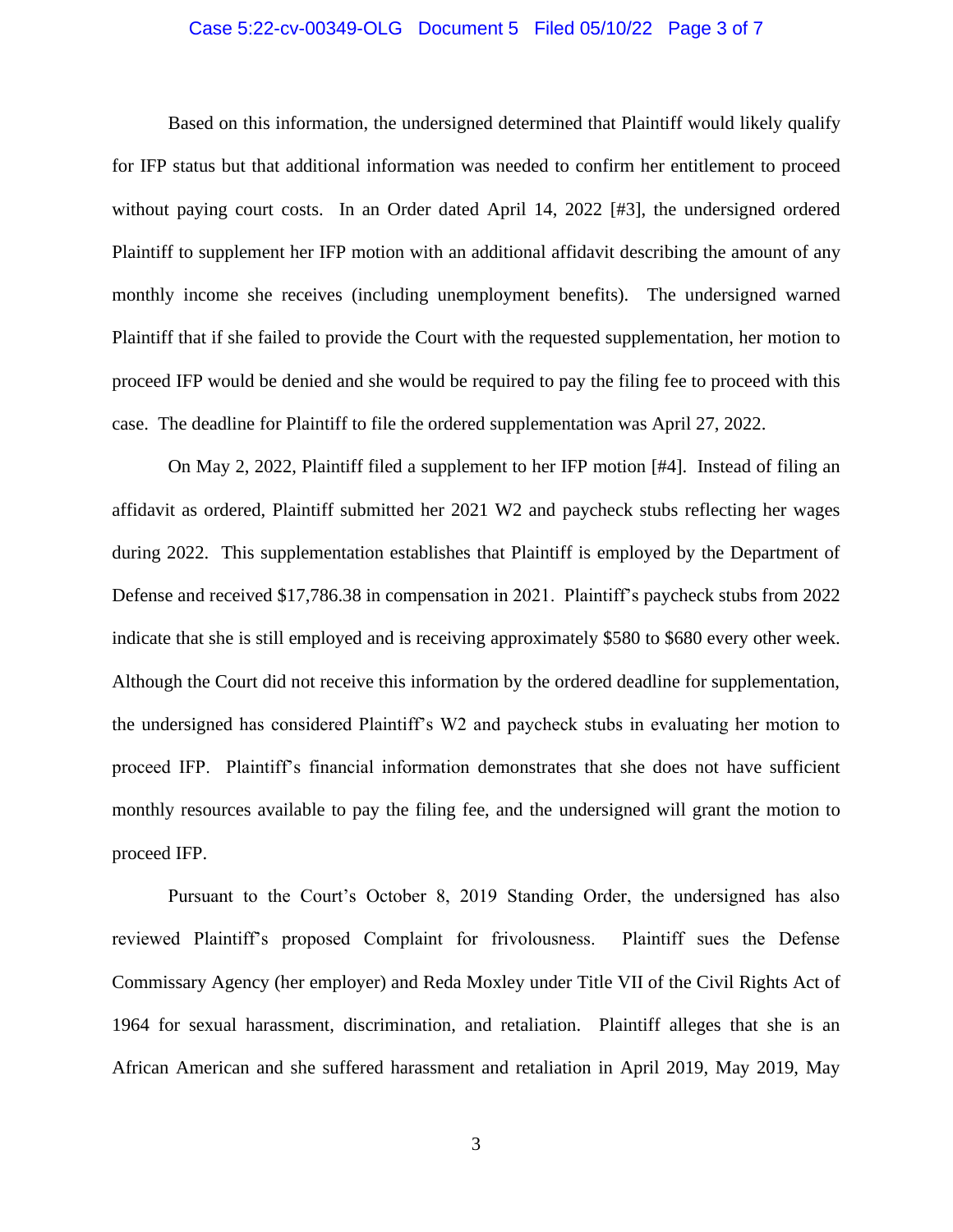### Case 5:22-cv-00349-OLG Document 5 Filed 05/10/22 Page 4 of 7

2020, and January 2021. Plaintiff contends this harassment and retaliation are still being committed by Defendants. Attached to her Complaint are records from the Equal Employment Opportunity Commission ("EEOC") regarding her discrimination complaint filed on March 22, 2021. These documents describe the incidents underlying this suit in more detail.

The EEOC decisions attached to Plaintiff's Complaint indicate that Plaintiff worked as a Sales Store Checker at the Defense Commissary Agency's commissary in Fort Sam Houston, Texas. Plaintiff's EEOC complaint alleged that on December 23, 2019, Reda Moxley, the Supervisory Store Associate at the commissary, complimented and hit Plaintiff's buttocks. (EEOC Decision [#1-1], at 9–10.) Additionally, Plaintiff complained that on April 21, 2020, Aretha Queen, Store Director, issued Plaintiff a "No Contact Order" and reassigned her to the Randolph Air Force Base Commissary. (*Id.*) The EEOC dismissed the complaint as untimely because Plaintiff failed to contact the EEO Office within 45 days of the most recent incident. (*Id.*) Plaintiff appealed the dismissal, arguing that her delay in contacting the EEOC was due to fear, intimidation, and complications of reporting. (*Id.* at 12–15.) The EEOC determined this reason was insufficient justification for failure to timely initiate contact with an EEO counselor. (*Id.*) Plaintiff requested reconsideration, and the EEOC affirmed its original decision. (*Id.* at 21– 23.) Plaintiff timely filed this lawsuit within 90 days of the date of the EEOC's final administrative decision. *See* 42 U.S.C. § 2000e-5(f)(1).

Having reviewed Plaintiff's proposed Complaint and the EEOC documents attached thereto, the undersigned finds that Plaintiff has asserted at least one non-frivolous claim against her employer, Defendant Defense Commissary Agency, although it may be time-barred. However, as explained in the EEOC's decision on reconsideration informing Plaintiff of her right to sue, the correct Defendant is not the Defense Commissary Agency but the official agency head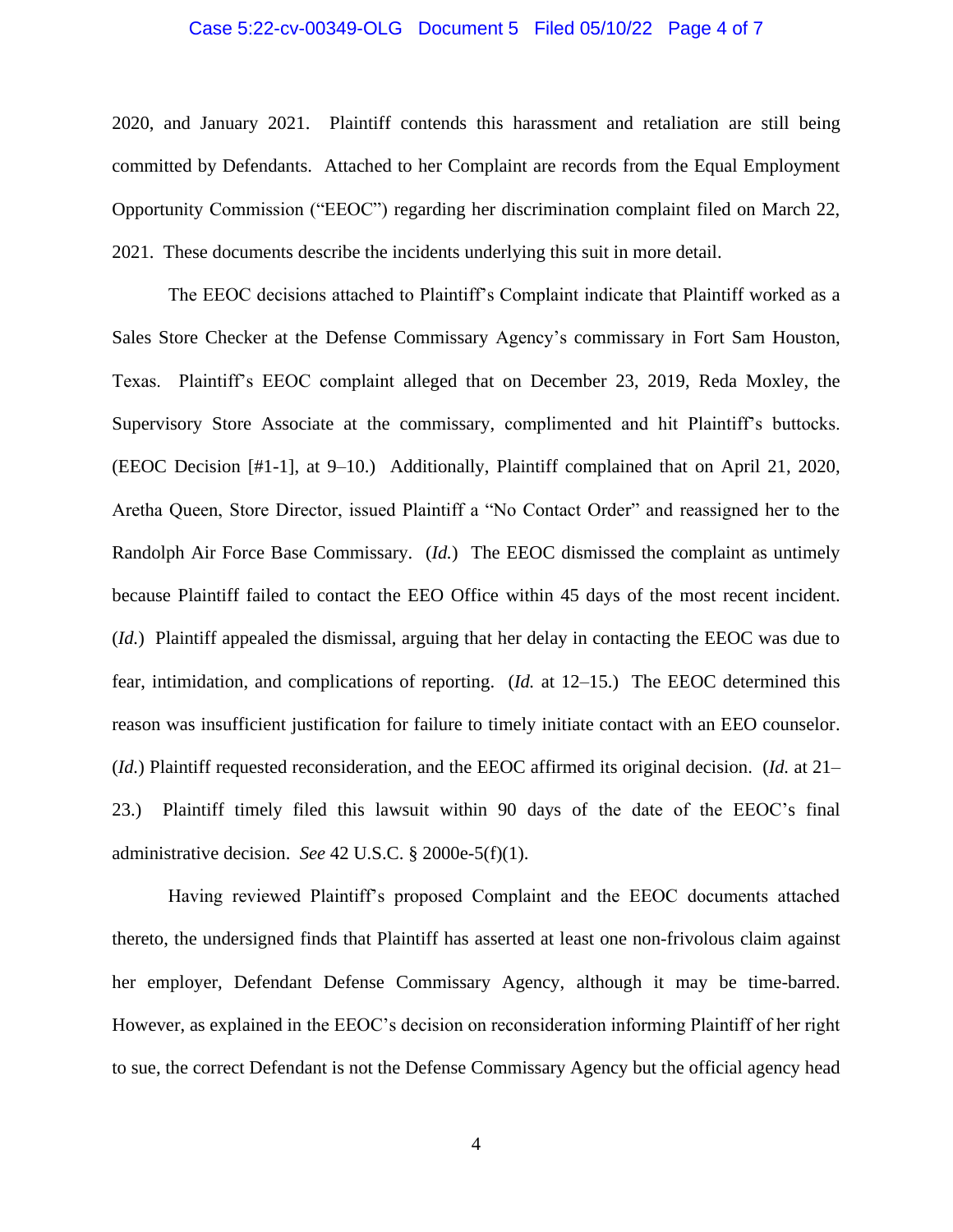#### Case 5:22-cv-00349-OLG Document 5 Filed 05/10/22 Page 5 of 7

of the government agency at issue. (EEOC Op. [#1-1], at 22.) In this case, that is Lloyd J. Austin, III, in his Official Capacity as the Secretary of the Department of Defense. The Court therefore construes Plaintiff's claims against the Defense Commissary Agency as against the Department of Defense and finds that the Department of Defense should be served with this lawsuit. Nothing in this Order prevents the Department of Defense from asserting that the claims are time-barred or any other defense.

However, Plaintiff's Complaint should not be served on Reda Moxley. Title VII claims of discrimination, harassment, or retaliation may only proceed against employers, not supervisors or other employees. *See Grant v. Lone Star Co.*, 21 F.3d 649, 652 (5th Cir. 1994) (only employers, not individuals acting in their individual capacity who do not otherwise meet the definition of "employers," can be liable under Title VII). Thus, the undersigned also recommends that Reda Moxley be dismissed from this lawsuit pursuant to 28 U.S.C. § 1915(e).

#### **II. Orders and Recommendation**

**IT IS THEREFORE ORDERED** that Plaintiff's *pro se* Application to Proceed in District Court without Prepaying Fees or Costs [#1] is **GRANTED**.

**IT IS FURTHER ORDERED** that Plaintiff's Complaint [#1-1] shall be filed by the Clerk without prepayment of fees, costs or the giving of security therefore, and the Clerk shall, until further Order of this Court, waive the collection of any other fees or costs from Plaintiff.

**IT IS FURTHER ORDERED** that within ten (10) days of the date of this Order, Plaintiff shall submit to the Clerk's Office a fully completed United States Marshal Service Form 285, including fully complete addresses, for Lloyd J. Austin, III, in his Official Capacity as the Secretary of the Department of Defense, and the United States Marshal's Service shall serve the

5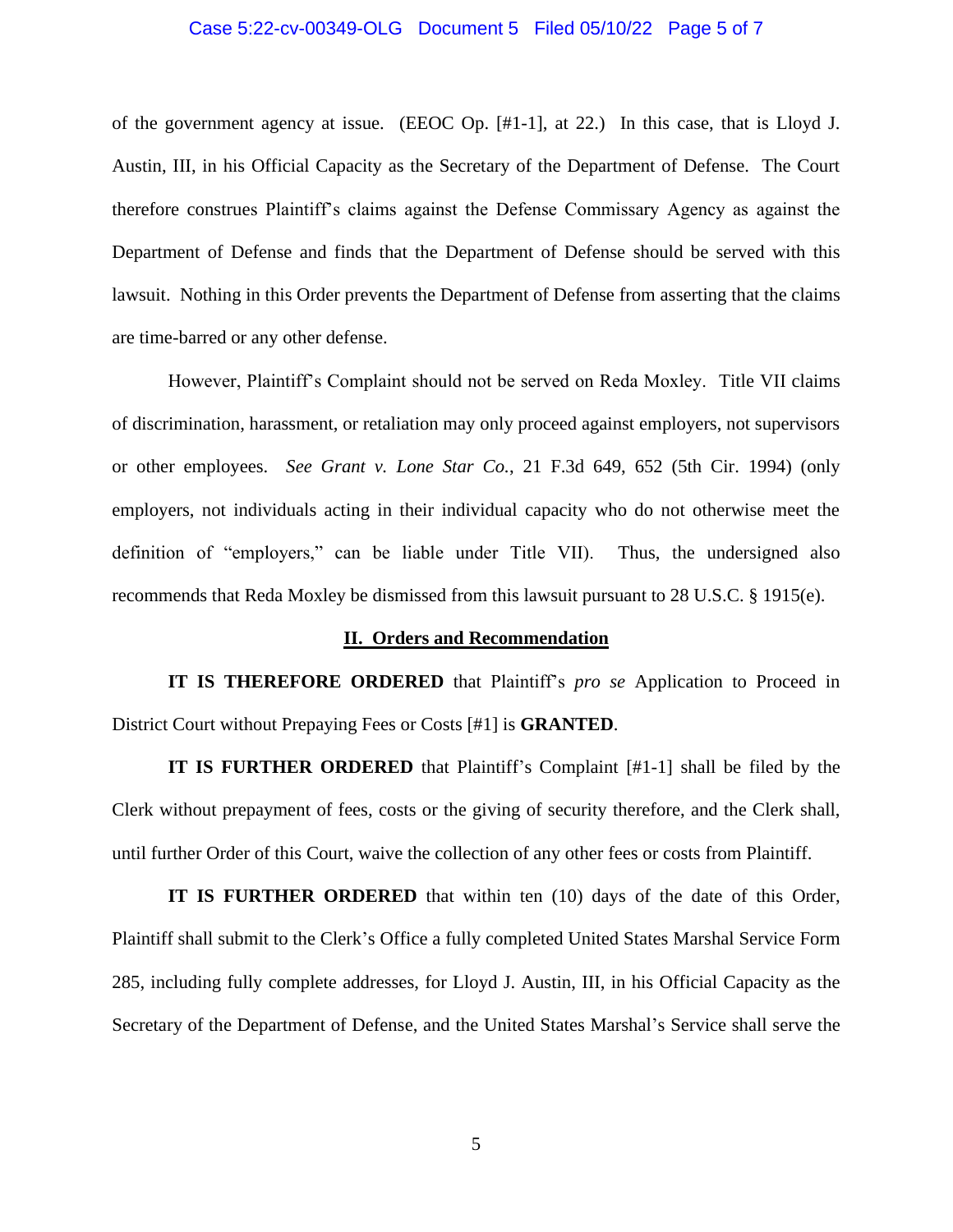#### Case 5:22-cv-00349-OLG Document 5 Filed 05/10/22 Page 6 of 7

Department of Defense with a copy of the Complaint and a copy of this order by certified mail, return receipt requested.

#### It is further **RECOMMENDED** that Reda Moxley be **DISMISSED** from this lawsuit.

#### **III. Instructions for Service and Notice of Right to Object/Appeal**

The United States District Clerk shall serve a copy of this report and recommendation on all parties by either (1) electronic transmittal to all parties represented by attorneys registered as a "filing user" with the clerk of court, or (2) by mailing a copy to those not registered by certified mail, return receipt requested. Written objections to this report and recommendation must be filed **within fourteen (14) days** after being served with a copy of same, unless this time period is modified by the district court. 28 U.S.C. § 636(b)(1); Fed. R. Civ. P. 72(b). The party shall file the objections with the Clerk of Court and serve the objections on all other parties. A party filing objections must specifically identify those findings, conclusions or recommendations to which objections are being made and the basis for such objections; the district court need not consider frivolous, conclusive or general objections. A party's failure to file written objections to the proposed findings, conclusions and recommendations contained in this report shall bar the party from a *de novo* determination by the district court. *Thomas v. Arn*, 474 U.S. 140, 149–52 (1985); *Acuña v. Brown & Root*, *Inc.,* 200 F.3d 335, 340 (5th Cir. 2000). Additionally, failure to file timely written objections to the proposed findings, conclusions and recommendations contained in this report and recommendation shall bar the aggrieved party, except upon grounds of plain error, from attacking on appeal the un-objected-to proposed factual findings and legal